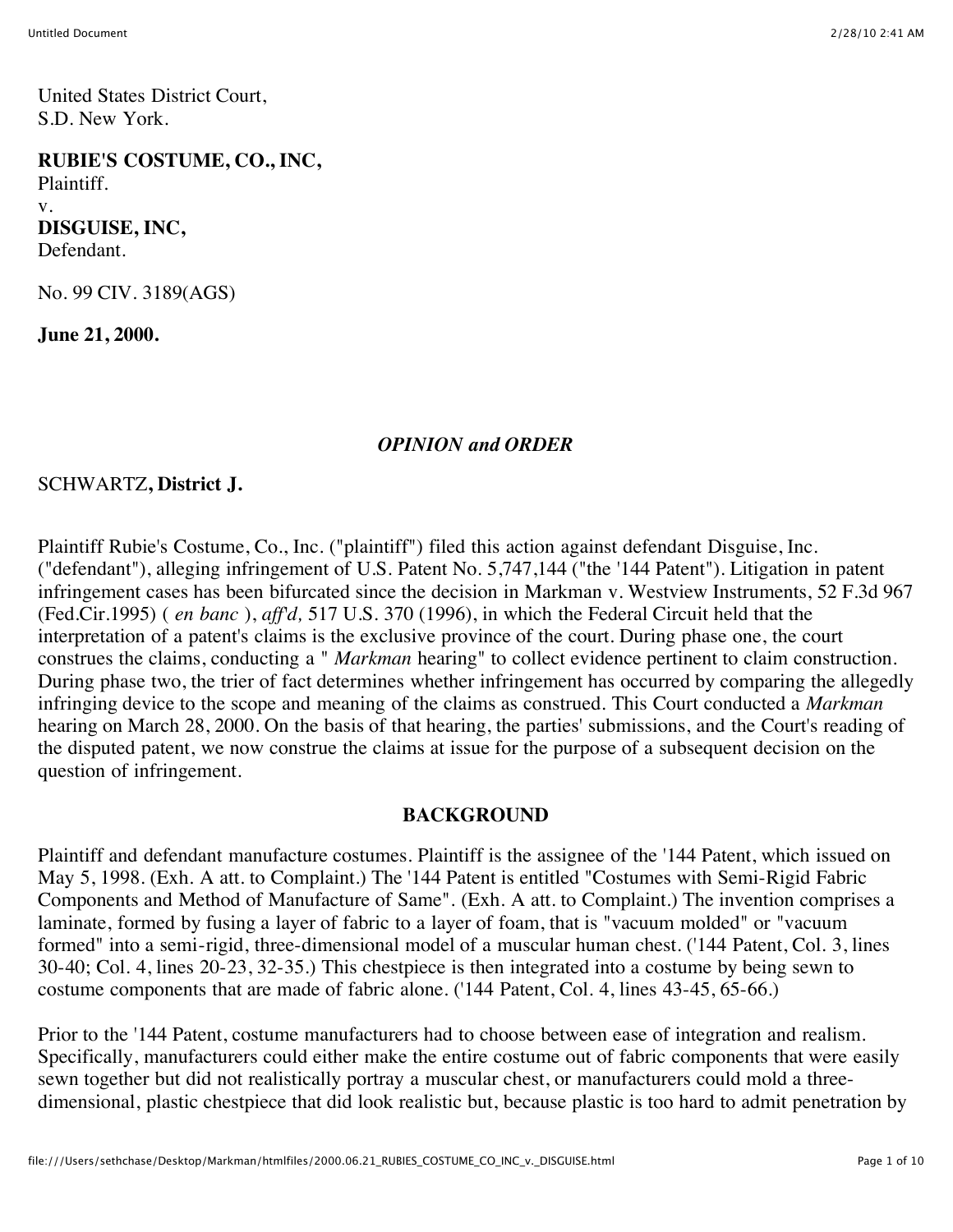needle, could not be sewn to the rest of a fabric costume. ('144 Patent, Col. 1, lines 49-62.) The advantage of the invention taught by the '144 Patent is that the costume is (i) easily integrated, because the fabric layer of the laminate can be sewn to the fabric arms, legs, and other costume components, *and* (ii) realistic, because the chestpiece is three-dimensional. ('144 Patent, Col. 2, lines 1-7.)

The parties disagree over the meaning of the following terms used in the patent's claims to describe the process that transforms the laminate into a three-dimensional chestpiece: "vacuum formed", "vacuum molded", and "vacuum molding". Each of the independent claims FN1 of the '144 Patent, claims 1, 9, 14, and 19, contains one of the three disputed terms. Claim 1 recites the term "vacuum molding", claims 9 and 14 recite the term "vacuum molded", and claim 19 recites the term "vacuum formed". Because all of the independent claims in the '144 Patent contain a disputed term and because independent claims are incorporated by dependent claims, all 21 claims of the '144 Patent recite one of the three disputed terms. The Court notes that the three disputed terms are used interchangeably by both plaintiff and defendant. (Plaintiff's Memorandum of Claim Interpretation ("Pl's.Mem.") at 8; Defendant's Pre-Markman Hearing Memorandum ("Def's.Mem.") at 5; Transcript of *Markman* hearing, dated Mar. 28, 2000 ("Tr.") at 68:4-10.) Therefore, although the parties' disagreement over meaning encompasses three separate terms and embraces all 21 claims, in order to resolve the disagreement the Court need engage in only a single exercise in claim construction.

FN1. Claims may be written in either "independent" or "dependent" format. *See* 35 U.S.C. s. 112. An independent claim recites the elements of an invention in a single paragraph without referring to any other claim. *See* Johnson Electric North America Inc. v. Mabuchi Motor America Corp., 77 F.Supp.2d 446, 452 n. 6 (S .D.N.Y.1999). A dependent claim defines an element recited in an independent claim and incorporates that claim by reference. *Id.*

## **DISCUSSION**

# **I. LEGAL STANDARD GOVERNING CLAIM CONSTRUCTION**

The purpose of claim construction is to determine "the meaning and scope of the patent claims asserted to be infringed." Markman, 52 F.3d at 976. Accuracy and precision in claim construction is vital. *See* Home Shopping Network, Inc. v. Coupco, Inc., No. 95 Civ. 5048(LBS), 1998 WL 85740, (S.D.N.Y. Feb. 27, 1998) (Sand, J.). One reason is that Article I of the U.S. Constitution permits Congress to grant patent owners what is essentially a lawful monopoly, and "excessive generality" in claim construction "can lead to encompassing too much within the patent's folds and a grant to the inventor of more than rights over his own invention". *Id.* "To the extent there exists any ambiguity as to the proper claim construction, the Federal Circuit has ruled, consistent with traditional canons of construction, that claims should be construed narrowly against the patent owner since it is the 'party responsible for drafting and prosecuting the patent." ' Novo Nordisk v. Becton Dickinson & Co., No. 96 Civ. 9506(BSJ), 2000 WL 294852, (S.D.N.Y. Mar. 21, 2000) (citation omitted).

In construing claims, courts must rely to the extent possible on "intrinsic evidence". Markman, 52 F.3d at 979 ("It is well settled that, in interpreting an asserted claim, the court should look first to the intrinsic evidence of record ...."). Intrinsic evidence is comprised of "the patent itself, including the claims, the specification, FN2 and, if in evidence, the prosecution history ." Vitronics Corp. v. Conceptronic, Inc., 90 F.3d 1576, 1582 (Fed.Cir.1996). The language of the patent is to be accorded the meaning that one skilled in the relevant art would ascribe, unless the specification expressly imparts a novel definition. *See* Home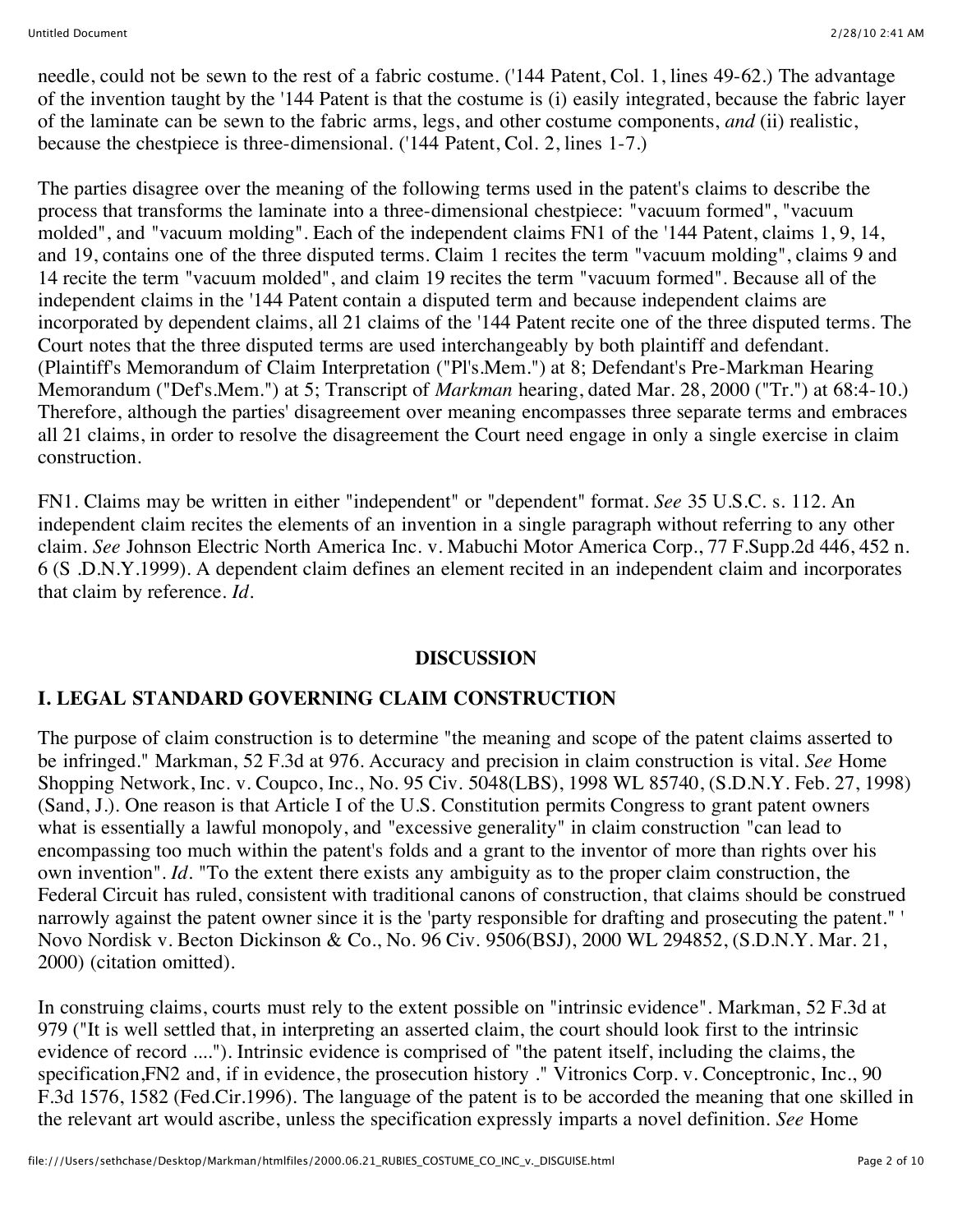Shopping, 1998 WL 85740, \*2; Intellectual Property Development v. UA Columbia Cablevision of Westchester, Inc., No. 94 Civ. 6296(SS), 1998 WL 142346, \*19, 21 (S.D.N.Y. Mar. 26, 1998) (Sotomayor, J .) (stating that "the focus in construing disputed claim terms is always the objective test of what one of ordinary skill in the art ... understands the terms to mean" and, therefore, "the subjective intent of the inventor when using a particular term is of no probative weight in defining the scope of the claim ... *except* as documented in the specification") (citations omitted) (emphasis added); *cf.* Hoechst Celanese Corp. v. BP Chemicals Ltd., 78 F.3d 1575, 1578, (Fed.Cir.1996) ("A technical term used in a patent document is interpreted as having the meaning that it would be given by persons experienced in the field of the invention, unless it is apparent from the patent and the prosecution history that the inventor used the term with a different meaning.").

FN2. The specification is defined by statute as that portion of the patent that includes a description of the invention:

The specification shall contain a written description of the invention, and of the manner and process of making and using it, in such full, clear, concise, and exact terms as to enable any person skilled in the art to which it pertains ... to make and use the same.

35 U.S.C. s. 112. Technically, the claims are also part of the specification, but "general usage distinguishes between the specification and the claims as separate parts of the patent". Johnson, 77 F.Supp.2d at 450 n. 2 (citation omitted).

If intrinsic evidence proves insufficient to resolve an ambiguity in the language of the claims, a court may properly rely on "extrinsic evidence." *See* Key Pharmaceuticals v. Hercon Labs. Corp., 161 F.3d 709, 716 (Fed.Cir.1999) ("[A] trial court is quite correct in hearing and relying on expert testimony on an ultimate claim construction question in cases in which the intrinsic evidence ... does not answer the question.") (citation omitted). A court may also properly rely on extrinsic evidence in order to understand technical terminology that appears in the patent. *See* Home Shopping, 1998 WL 85740, \*2; *see also* Key, 161 F.3d at 716 ("[T]rial courts generally can hear expert testimony for background and education on the technology implicated by the presented claim construction issues, and trial courts have broad discretion in this regard.") (citing Mantech Envtl. Corp. v. Hudson Envtl. Servs., 152 F.3d 1368, 1373 (Fed.Cir.1998)). Extrinsic evidence comprises "evidence that is external to the patent and file history," such as "expert testimony, inventor testimony, dictionaries, technical treatises, and articles." Vitronics, 90 F.3d at 1584. Where admissible for purposes of claim construction, extrinsic evidence may not be used to construe a claim in a manner that is "at odds" with the claim construction mandated by the intrinsic evidence. Key, 161 F.3d at 716 (citation omitted).

# **II. CONSTRUCTION OF THE CLAIMS IN** THE '144 PATENT

"Claim disputes ... often boil down to the meaning of a phrase, a word, or a single functional or structural aspect of the patented device." Isogon Corp. v. Amdahl Corp., 47 F.Supp.2d 436, 438 (S.D.N.Y.1998). Here, the "claim dispute boils down to" the meaning of the term "vacuum forming".FN3 Plaintiff contends that vacuum forming should be construed to mean the shaping of heated plastic laminate using pressure, *with or without vacuum,* in order to create a three-dimensional shape. (Pl's. Mem. at 11 (emphasis added).) FN4 Plaintiff elaborates that the following forms of pressure are encompassed by vacuum forming: (i) positive air pressure; (ii) mechanical pressure; and (iii) negative pressure created by vacuum. (Pl's. Mem. at 12.) Defendant contends that vacuum forming should be construed narrowly to mean a shaping process that utilizes *vacuum* to shape the heated material into its three-dimensional configuration. (Def's. Mem. at 2;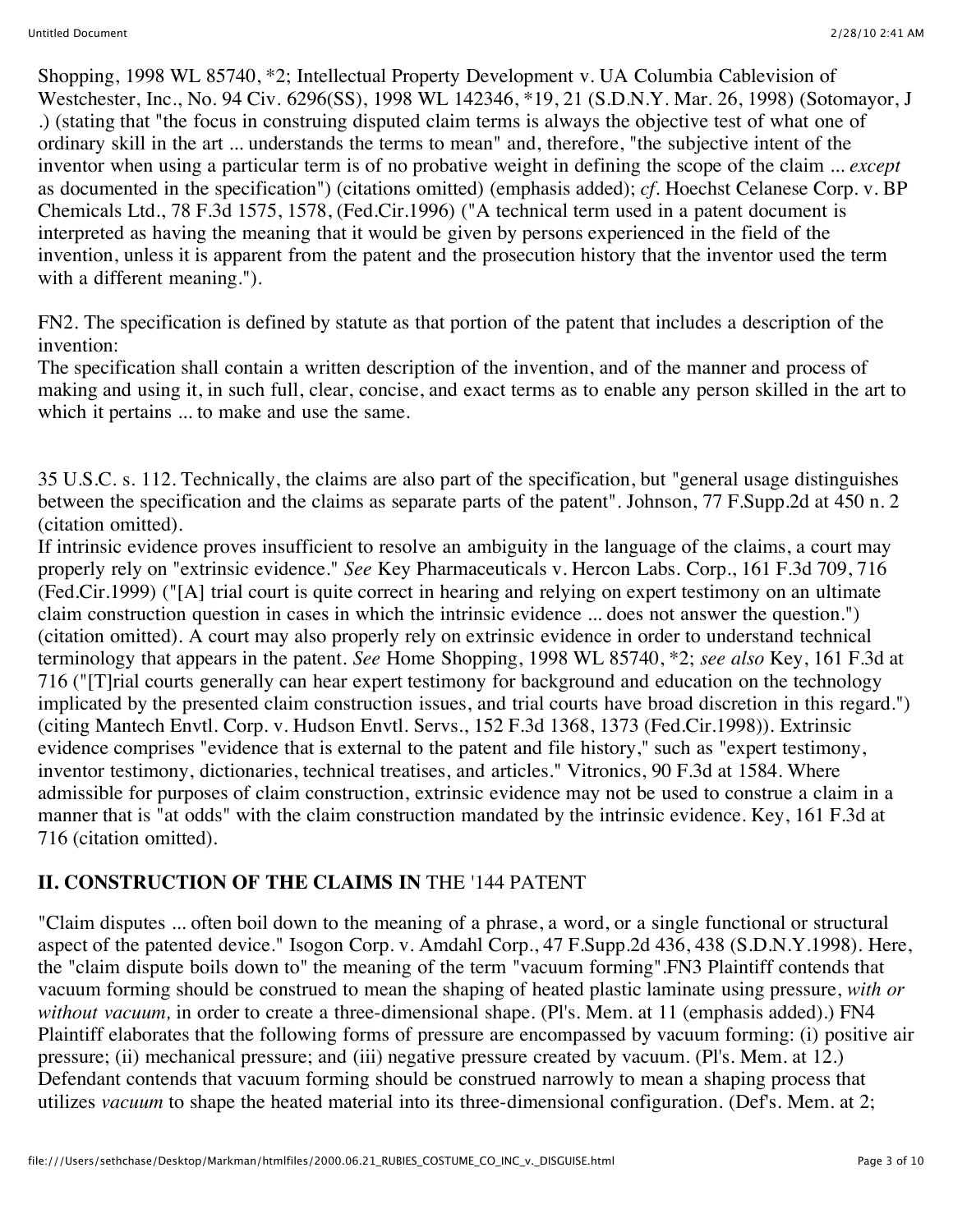Defendant's Proposed Findings of Fact and Conclusions of Law at 6.)

FN3. As stated *supra,* the parties use the disputed terms interchangeably. Accordingly, the Court uses one term to encompass them all.

FN4. Pressure creates the three-dimensional configuration by forcing the heated laminate onto a male mold or into the cavity of a female mold, where it cools. (Pl's. Mem. at 2.)

## **A.** *Intrinsic Evidence*

Vacuum forming is not defined in the claims of the '144 Patent. Where the claims do not provide a definition, the specification is ordinarily "the single best guide to the meaning of a disputed term". Vitronics, 90 F.3d at 1582 (cited by Seb SA v. Montgomery Ward & Co. Inc., 77 F.Supp.2d 399, 403 (S.D.N.Y.1999)). Here, however, the specification fails to state expressly whether vacuum forming encompasses (i) positive air pressure, mechanical pressure, *and* negative pressure created by vacuum; or (ii) *only* negative pressure created by vacuum. The specification merely states, for example, that the laminate is "vacuum formed or molded into a costume component" ('144 Patent, Col 4, lines 34-35) and that vacuum forming causes the component to retain its shape "after the component is removed from the molding apparatus," ('144 Patent, Col 4, lines 50-53). This statement, like the other statements referring to vacuum forming in the specification, omits express mention of the type of pressure used to force the laminate to the shape of "the molding apparatus". ('144 Patent, Col 4, line 53.) FN5

FN5. Plaintiff argues that, although the phrase "vacuum formed or molded" ('144 Patent, Col. 4, line 35) discussed *supra* does not *expressly* state the type of pressure used, the phrase by *implication* supports the expansive definition of vacuum forming urged by plaintiff. Plaintiff reasons that the phrase equates "vacuum formed" with "molded", thereby defining "vacuum formed" as *any* type of pressure that "molds" the heated laminate into its three-dimensional shape. However, the Court finds that the conjunction of "formed" and "molded" in the phrase "vacuum formed or molded" evokes conjunctions that prove fatal to plaintiff's argument. A careful reading of the patent and the parties' submissions pertaining to claim construction reveals that "formed" is linked to "molded" in the following instances: (i) the specification and claims refer interchangeably to "vacuum formed" laminate and "vacuum molded" laminate; (ii) plaintiff itself uses "vacuum formed" and "vacuum molded" interchangeably in its papers; (iii) the specification not only contains the phrase "vacuum formed or molded" but also its converse, "vacuum molded or formed" ('144 Patent, Col. 4, line 54); and (iv) plaintiff's own expert states that "[t]he inventors used the terms 'vacuum forming', 'vacuum molding,' 'forming,' and 'molding' interchangeably", (Declaration of William McConnell, dated Mar. 17, 2000 ("McConnell Decl.") para. 37). In view of this substantial linkage between and interchangeability of "formed" and "molded" in the specific context of "vacuum formed" and "vacuum molded", the Court finds that " *molded* " in the context of "vacuum formed" is not an expansive description of how laminate is "vacuum formed" but rather a reference to " *vacuum molded* ". Because " *vacuum molded* " is interchangeable with "vacuum formed", the Court concludes that the phrase to which plaintiff refers not only fails to support an expansive definition, it fails to support any definition.

However, the specification does contain words and phrases that, by implication, define vacuum forming to mean a process using vacuum. For example, the word "vacuum" modifies all three of the disputed terms,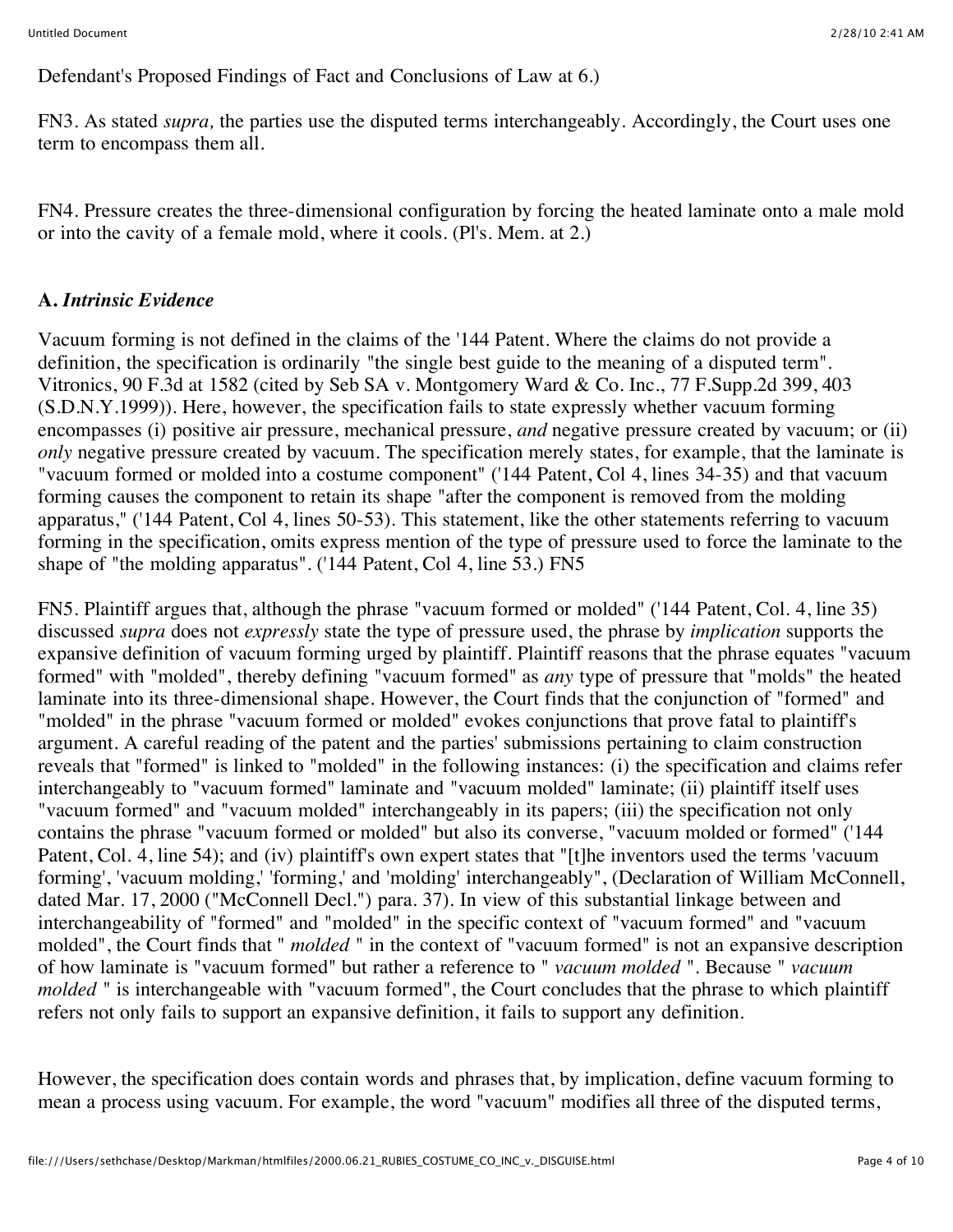"vacuum formed", "vacuum molded", and "vacuum molding", and these are the only terms given in the patent to name the process of shaping the plastic. The modifier "vacuum" connotes, on its face, that the process to which the patent refers necessarily utilizes a vacuum.

Additional support for a narrow definition of vacuum forming stems from the Federal Circuit's "repeated[] emphasi[s]" that claim language is to be interpreted in a manner " 'consistent with and further[ing] the purpose of the invention." ' Purdue Pharma L.P. v. Boehringer Ingelheim GmbH, No. 99 CIV 3658(SHS), 2000 WL 687690, (S.D.N.Y. May 16, 2000) (quoting CVI/BETA Ventures, Inc. v. Tura LP, 112 F.3d 1146, 1160 (Fed.Cir.1997)); *cf.* Intellectual Property Development, 1998 WL 142346, \*20 ("Claims are to be read in view of the patent specification."). Here, the specification states that the invention meets the "need in the art for a method of manufacturing a costume which is ... inexpensive". ('144 Patent, Col.1, lines 66-67.) Plaintiff's expert testified that the least expensive method of molding heated plastic utilizes *vacuum.* (Tr. at 53:11-18.) This lends further support for interpreting vacuum forming in the '144 Patent to mean a process utilizing vacuum.

Plaintiff argues that in light of another stated aim of the '144 Patent, a "need in the art" for threedimensional components, vacuum forming must be understood expansively. Plaintiff reasons that because achieving the three-dimensional shape may be accomplished by any form of pressure, vacuum forming encompasses any form of pressure. However, restricting the scope of vacuum forming to mean molding by *vacuum* does not hinder the fulfillment of the purpose to which plaintiff refers. The utilization of vacuum alone will produce the requisite three-dimensional shape. Indeed, plaintiff does not dispute this, arguing merely that *other* types of pressure will serve *equally* well. Because the molding of three-dimensional shapes does not mandate the utilization of non-vacuum forms of pressure, the Court rejects plaintiff's contention that the invention purpose to which plaintiff refers supports an expansive interpretation.

Additional support for the narrow definition of vacuum forming is afforded by the prosecution history. *See* Vitronics, 90 F.3d at 1582-83 (stating that prosecution history is "often of critical significance in determining the meaning of the claims" and incorporate a review of the prior art). The prosecution history of the '144 Patent contains two prior art references: (i) U.S. Patent No. 4,104,430 ("the '430 Patent"); and (ii) U.S. Patent No. 4,878,972 ("the '972 Patent). The first of these prior art references, the '430 Patent, includes "vacuum formed laminate" as an element of its claims. The specification of the '430 Patent states that "vacuum forming ... is well known and needs no further explanation." ('430 Patent, Col. 1, lines 65-66.) However, in spite of the fact that vacuum forming "needs no further explanation", the '430 Patent does provide one. The specification states that use of "excess fluid" pressure "is to be considered herein [in the '430 Patent] to be embraced by the term 'vacuum forming" '. ('430 Patent, Col. 1, lines 66-68---Col. 2, lines 1-2.) FN6 The Court concludes that vacuum forming does not ordinarily "embrace" this non-vacuum method and the inventor was invoking an inventor's privilege of redefining a term novelly by expressly so stating in the specification. *See, e.g.,* Home Shopping, 1998 WL 65740, \*2 (finding that an inventor may ascribe a novel meaning to a term provided that he so states in the specification). The expansive definition in the '430 Patent does not, as plaintiff contends, support the proposition that vacuum forming in other patents *automatically* encompasses non-vacuum methods. Instead, the '430 Patent teaches that the specification must clearly delineate the expansive definition in order for vacuum forming to comprehend non-vacuum processes. Consequently, where, as in the '144 Patent, vacuum forming is *not* expressly redefined, the ordinary meaning of vacuum forming does *not* include this non-vacuum method.FN7

FN6. Both parties characterize the use of "excess fluid" pressure as a non-vacuum process. (Rubies' Mem. Supp. Its Proposed Findings Fact and Conclusions Law on Claim Interpretation at 10-11; Def's. Mem. at 4.)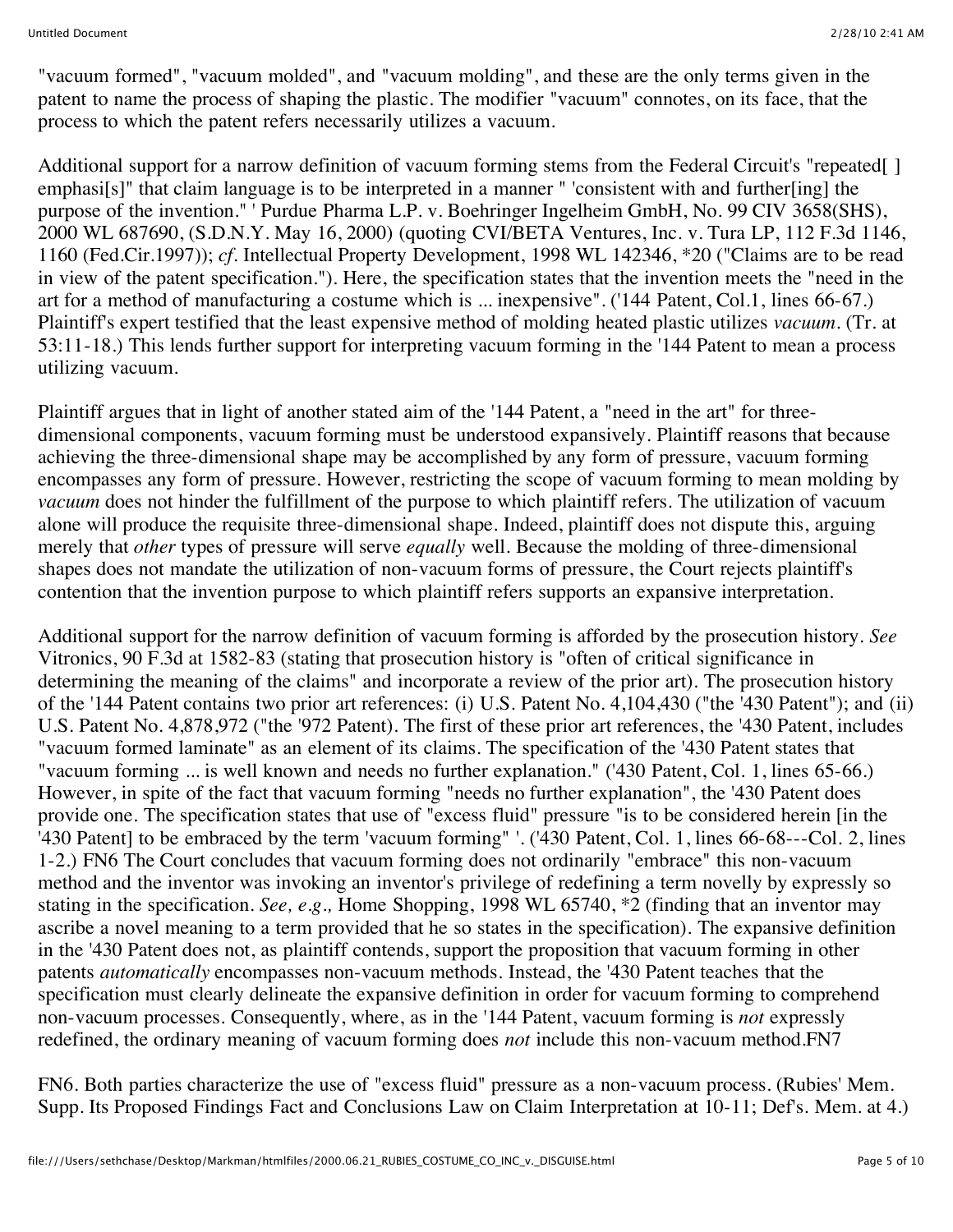Plaintiff elaborates that "excess fluid pressure" is an alternate name for a type of pressure that the parties have heretofore called "positive air pressure". (Rubies' Mem. in Supp. of Its Proposed Findings Fact and Conclusions Law on Claim Interpretation at 10-11.) Defendant does not dispute this assertion.

FN7. The Court rejects plaintiff's additional contention that it is not only the '430 Patent's own use of vacuum forming that supports an expansive interpretation but also the *Examiner's* use of the phrase "vacuum forming" in *referring* to the '430 Patent that supports such interpretation. Plaintiff reasons that the Examiner's use of the term specifically in reference to prior art in which vacuum forming includes utilization of "excess fluid pressure" mandates a similarly expansive understanding of vacuum forming in the patent-in-suit. However, the '430 Patent is *not* cited by the Examiner for the unusual meaning that Patent ascribes to vacuum forming. A careful reading of the Office Action reveals that, in comparing the '430 Patent to the '144 Patent, the Examiner specifically refers to the portion of the '430 Patent relating to the fusion of fabric to foam ('430 Patent, Col. 2, lines 8-11) and to the integration of the resulting material by sewing ('430 Patent, Col. 2, lines 16-18), *not* to the portion redefining vacuum forming. (Office Action: '144 Patent, dated Mar. 20, 1997 at 3.) The Court concludes that the unusual definition of vacuum forming in the '430 Patent is incidental. If the Examiner referred to the non-vacuum process in the '430 Patent as "vacuum forming", it was because the '430 patent itself refers to that process as "vacuum forming", having expressly redefined that term. The Court concludes that the Examiner's reference to the '430 Patent is relevant to this claim construction solely because the '430 Patent makes manifest that express redefinition is required to expand the definition of vacuum forming to include a non-vacuum process.

Language contained in the second prior art reference, the '972 Patent, likewise supports the proposition that the ordinary meaning of vacuum forming does not encompass non-vacuum methods. The '972 Patent refers to a " *vacuum molding* machine" initially, in discussing the heating and forming of a "foamed polyolefin layer." ('972 Patent, Col. 5, lines 27-28 (emphasis added).) The patent refers to a " *press molding* machine" in describing the subsequent process wherein, utilizing mechanical pressure to achieve the desired shape, "the foam backed fabric is drawn by means of a matched male and female press mold." ('972 Patent, Col. 5, lines 34-38 (emphasis added).) The '972 Patent appears to distinguish the process that requires a "vacuum molding machine" from the subsequent process that requires a "press molding machine." Further evidence of this distinction is that whenever the '972 Patent discusses the process requiring the "press molding machine" the term used for the process is always "press molding" or "draw forming", never "vacuum forming". The Examiner, in reviewing the '972 Patent for purposes of comparison to the '144 Patent, likewise distinguished between the two processes. In drawing an analogy between vacuum forming in the '972 Patent and the patent-in-suit, the Examiner stated that "a vacuum molding process is employed" and specifically cited the lines in the '972 Patent referring to the "vacuum molding machine," not the lines referring to the "press molding machine" or "draw forming." (Office Action: '144 Patent, dated Mar. 20, 1997, at 3.) The language of the '972 Patent, and the way the documents contained in the file history refer to it, distinguish between vacuum forming, on the one hand, and forming that utilizes mechanical pressure, on the other hand.FN8

FN8. Notwithstanding this distinction drawn by '972 Patent's specification and the Examiner, plaintiff argues that "vacuum forming" in the '972 Patent *does* encompass mechanical pressure and concludes that vacuum forming in the '144 Patent must do so likewise. However, even if, *arguendo,* vacuum forming in the '972 Patent were to be expansively interpreted, such interpretation would *not* form an adequate basis for expansively interpreting vacuum forming in the *'144* Patent. The '972 Patent expressly describes the method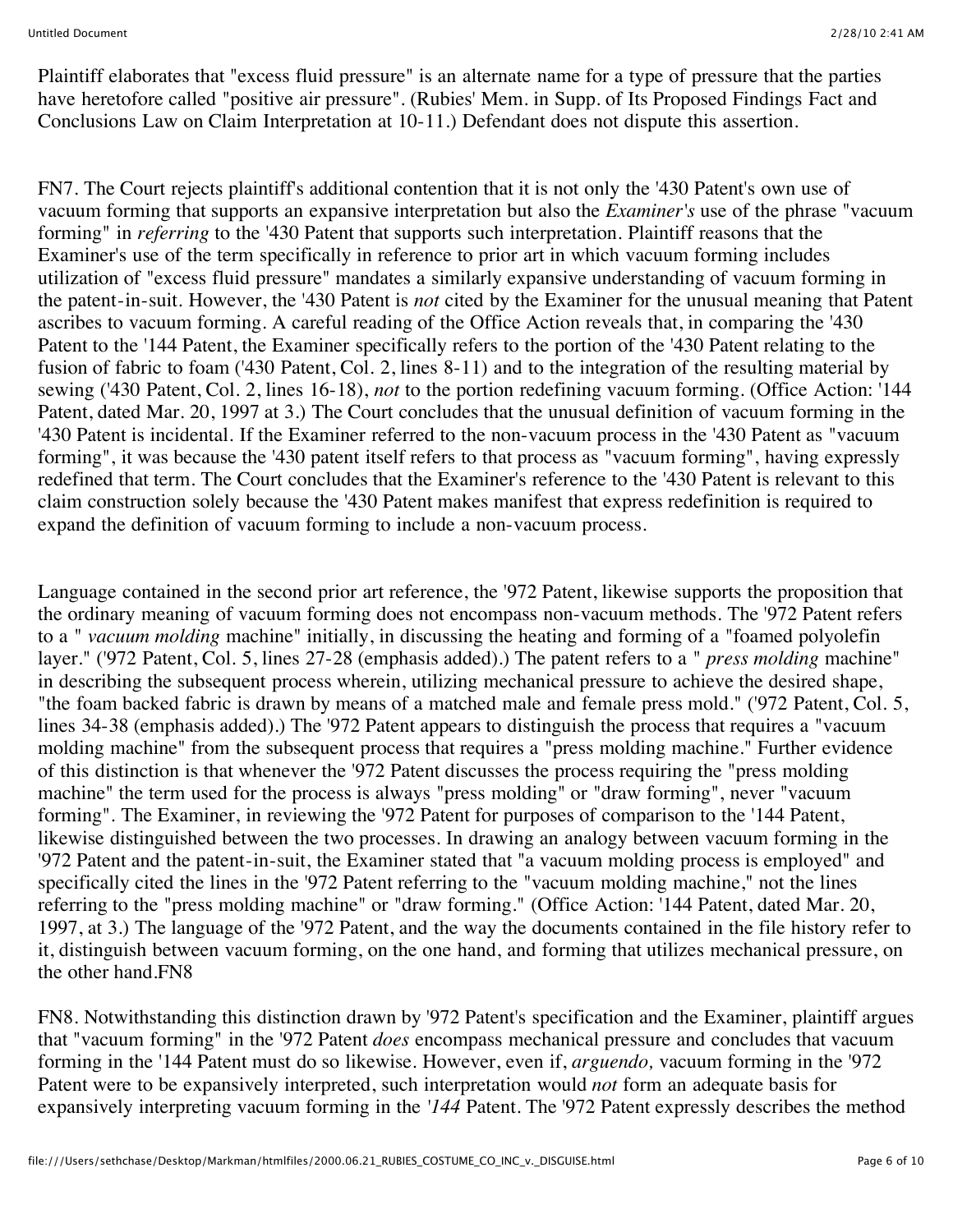and manner in which the shaping into a three-dimensional configuration occurs, referring, for example, to "mechanical" pressure, "matched molds", and "press time", all of which the specification then refers to as "draw forming" or "press molding." ('972 Patent, Col. 5, lines 34-38, 46-53.) Unlike the '972 Patent, the '144 Patent makes no mention of these indicia of a non-vacuum form of pressure. Unlike the '972 Patent, the '144 Patent uses the terms "vacuum formed" and "vacuum molded" without describing a non-vacuum process or calling the process by another name. Due to this lack of parallelism between the language of the '972 Patent and the language of the '144 Patent, it would be unwarranted to base an expansive interpretation of vacuum forming in the '144 Patent on the allegedly expansive definition in the '972 Patent. Instead, if the '972 Patent is applicable to this analysis, that applicability lies in teaching that vacuum forming does not encompass mechanical pressure without an express statement to that effect.

The Court concludes that these prior art references in the prosecution history of the '144 Patent support the proposition that the utilization of non-vacuum methods, such as "excess fluid" pressure or mechanical pressure, is *not* within the scope and ordinary meaning of vacuum forming. In sum, the intrinsic evidence supports a narrow interpretation of vacuum forming.

# **B.** *Extrinsic Evidence*

Because a clearer grasp of the technology underlying the technical terms used in the claims would assist in resolving the ambiguity in the claim language, the Court considers the extrinsic evidence. In considering extrinsic evidence, dictionary definitions are "preferred over opinion testimony" because dictionaries are "accessible to the public in advance of litigation" and, therefore, are "more objective and reliable guides". Vitronics, 90 F.3d at 1585; *see also* EMI Group North America, Inc. v. Intel Corp., 157 F.3d 887, 892 (Fed.Cir.1998) ("The Federal Circuit has admonished that claims should preferably be interpreted without recourse to extrinsic evidence such as expert testimony, other than perhaps dictionaries or reference books ....") (citation omitted); Tenneco Packaging Specialty and Consumer Products, Inc. v. S.C. Johnson & Son, Inc., No. 98 C. 2679, 1999 WL 1044840 (N.D.Ill. Nov. 16, 1999) ("Dictionary definitions, though extrinsic, 'are worthy of special note'.") (citation omitted). The *McGraw-Hill Dictionary of Scientific and Technical Terms* (Daniel N. Lapedes, ed., 2d ed.1978), admitted into evidence in relevant part as Defendant's Exhibit E, defines "vacuum forming" as: "Plastic sheet forming in which the sheet is clamped to a stationary frame, then heated and drawn ... into a mold *by vacuum.*" (Def's. Exh. E (emphasis added); Tr. at 48:1-6 .) Plaintiff's own expert,FN9 testified that he agreed with the dictionary's definition insofar as it narrowly defines vacuum forming as a process utilizing vacuum.FN10 (Tr. at 40:5-22.)

FN9. Plaintiff's expert, William McConnell, has been involved in the thermoforming industry since 1948 and is currently president of a company that does consulting work in the thermoforming industry. (Exh. B att. to McConnell Decl.) "Thermoforming" means "forming by heat and pressure". (McConnell Decl. para. 6.)

FN10. The portion of the dictionary's definition with which plaintiff's expert disagreed is not relevant to the interpretive problem before the Court. The expert, who agreed that vacuum was necessarily utilized, merely disagreed over the verb used to describe the vacuum's effect. Specifically, the expert disagreed that vacuum causes the plastic sheet to be "drawn down" to the mold, asserting that, instead, vacuum causes atmospheric pressure to "force[ ] [the plastic] to the shape" of the mold. (Tr. at 40: 10-13.)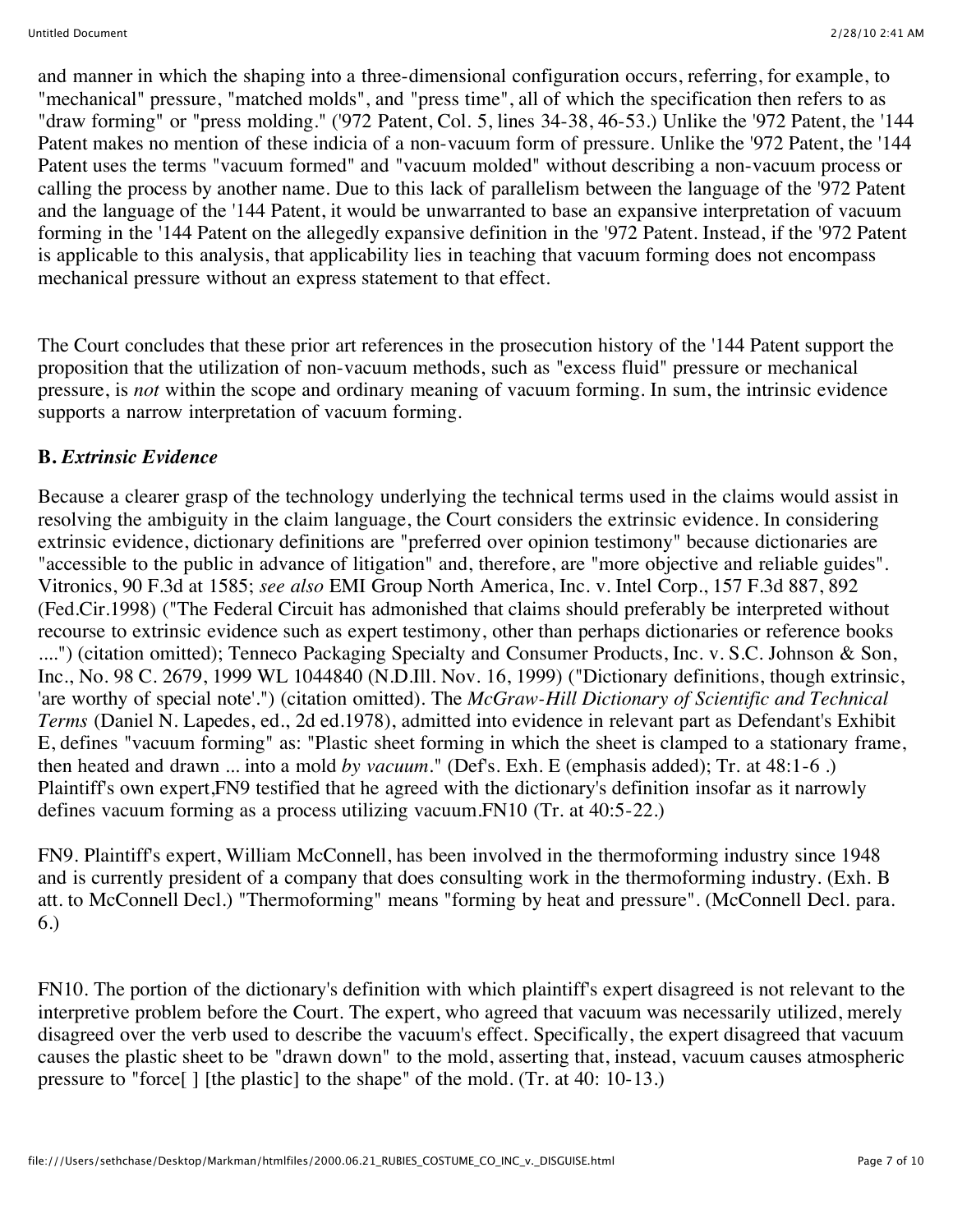The Court next considers expert testimony. The only expert called was plaintiff's expert, who testified that (i) "thermoforming" is the omnibus term for the shaping of heated plastic sheets and encompasses utilization of various types of pressure; and (ii) "vacuum forming" is the thermoforming process that utilizes pressure created by vacuum. (McConnell Decl. para. 21; Tr. at 32:11-33:6.) Plaintiff's own expert testified that "vacuum forming" is narrowly defined.

Q: What's your definition of "vacuum forming"?

A: Shaping of a heated sheet to the particular shape that is wanted by atmospheric pressure.

Q: Not using a vacuum?

A: That's a vacuum.

\* \* \*

Q: Can you vacuum form without a vacuum?

A: No.

\* \* \*

THE COURT: "The popular [thermo]forming method is by use of vacuum" ... and does that include vacuum molding?

THE WITNESS: Yes.

THE COURT: And does that include pressure forming by compressed air?

THE WITNESS: No.

THE COURT: Does it include the method of manufacturing something by mechanical means without hot air or without compressed air or without a vacuum?

THE WITNESS: No.

THE COURT: Thank you, Mr. McConnell.

(Tr. at 33-34, 57:22-58:14.)

Additionally, the textbook on thermoforming to which the expert referred in support of his opinions, pursuant to Federal Rule of Civil Procedure 26(a)(2)(B), narrowly defines "vacuum forming" as that method of thermoforming utilizing a vacuum. (Def's. Exh. C at 37; Tr. at 57:20-58:13; Def's. Mem. at 5-6; Tr. at 48:1-6 (admitting Def's. Exh. C into evidence).) Specifically, vacuum forming occurs when " *vacuum* is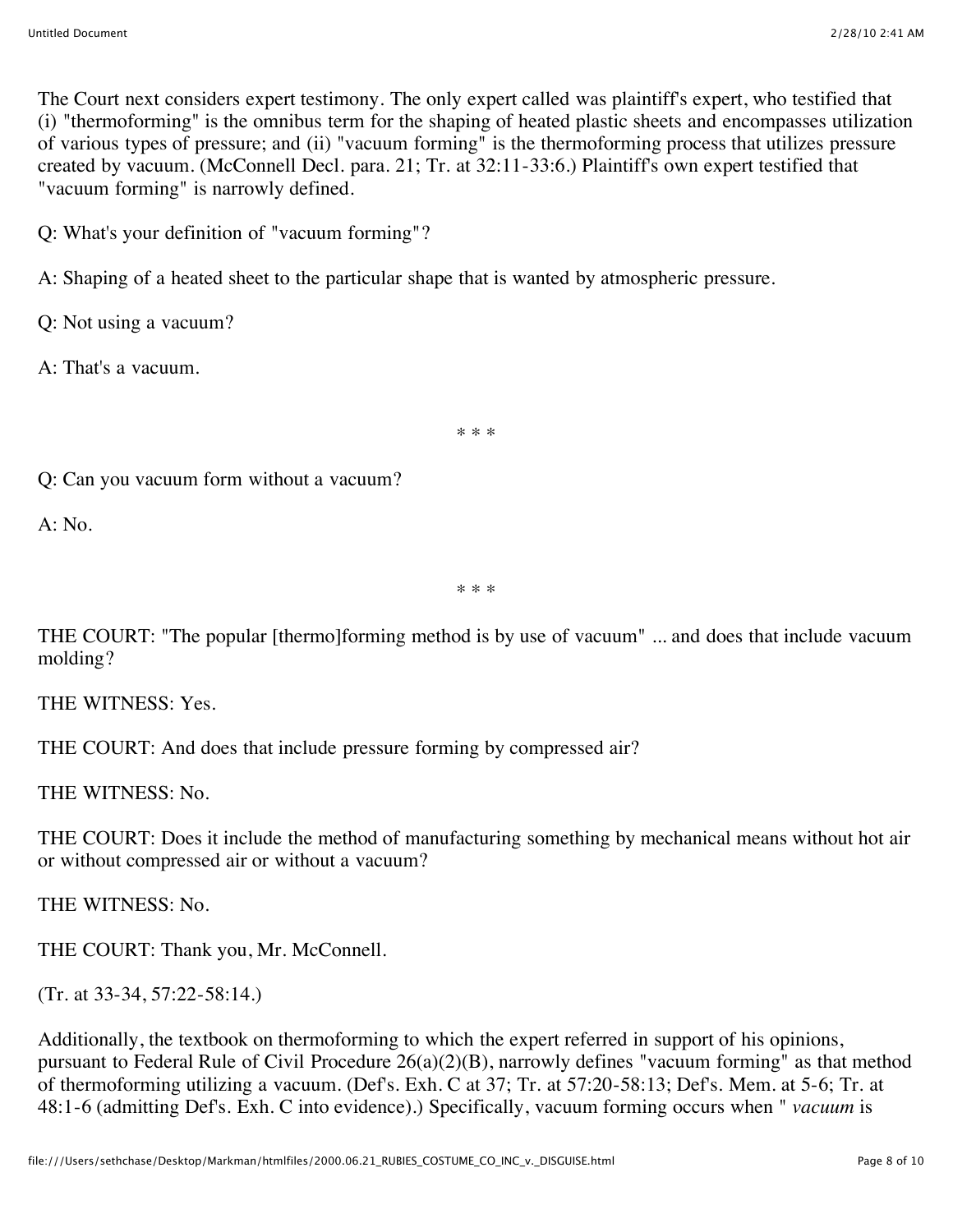used to quickly remove the air between [the hot plastic sheet and the mold]" and the atmospheric pressure holds the heated plastic sheet in shape against the mold until the plastic has cooled. (Def's. Exh. C at 37 (emphasis added); Tr. at 57:20-58:2.) In sum, the extrinsic evidence, which comprises the dictionary definition, expert testimony, and treatise, confirms the narrow interpretation of vacuum forming that is supported by the intrinsic evidence.

Notwithstanding the intrinsic and extrinsic evidence adduced in support of a narrow definition of vacuum forming, plaintiff contends that certain testimony given by its expert supports an expansive definition. The testimony to which plaintiff refers is its expert's assertion that, although vacuum forming is officially narrowly defined today, its original meaning encompassed non-vacuum methods of thermoforming and the original meaning is still used today, incorrectly, by "those of skill in the art." (McConnell Decl. para.para. 22, 27, 33; Tr. at 27:5-24.) However, the expert testimony to which plaintiff refers inadequately supports an expansive interpretation for several reasons.

First, the expert's testimony supporting an expansive definition of vacuum forming lacks probative value. Expert testimony "may not be used to vary or contradict the terms of the claims as understood from the intrinsic evidence." Intellectual Property Development, 1998 WL 142346, \*21; *see* Novo Nordisk, 2000 WL 294852, \*2 ("[E]xtrinsic evidence may not contradict the manifest meaning of the claims as set forth, even by implication, in the specification and prosecution history."). Here, the intrinsic evidence supports a narrow interpretation of vacuum forming that excludes non-vacuum processes. The portion of the expert's testimony that interprets vacuum forming expansively contradicts the teaching of the intrinsic evidence and, therefore, "may not be used". Intellectual Property Development, 1998 WL 142346, \*21; *see, e .g.,* Isogon, 47 F.Supp.2d at 444 (rejecting expert's interpretation where it contradicted teaching of intrinsic evidence).

Second, even were the expansive definition *not* antithetical to the interpretation derived from the intrinsic evidence, the expert proffers little evidence to support an expansive interpretation. The expert's assertion that vacuum forming may be expansively interpreted because some individuals incorrectly continue to interpret vacuum forming expansively is, as the expert himself concedes, unsupported by any reference to an authority. (Tr. at 28:3-11; 41:11-15; 57:1-16.) In fact, the only reference offered by the expert pursuant to Fed.R.Civ.P. 26(a)(2)(B) refers to a text that defines vacuum forming *narrowly.* (Def's. Exh. C; Exh. D att. to Def's. Mem. at 4.)

Not only does the support offered for an expansive interpretation solely comprise the expert's statement that an expansive interpretation exists, but also that statement is *vitiated* by additional testimony given by the expert. While the expert did testify that vacuum forming was at one time an omnibus term that encompassed non-vacuum methods of shaping heated plastic, he also testified that the nomenclature was revised almost *40* years ago. He testified that "probably in the beginning of the [19]60s" the Society of Plastics Engineers and the Society of Plastics Industry redefined vacuum forming narrowly and re-educated the public accordingly. (Tr. at 26:12-27:6; 39:13-18; 48:14-15; 55:12-16.) He further testified that the success of this re-education is manifest in that telephone books, magazines, and textbooks no longer refer to or use vacuum forming as an omnibus term comprising vacuum and non-vacuum methods. (Tr. at 29:3-7, 49:12-24.) The expert concluded, "[W]e've done a fair job within the industry of explaining it all". (Tr. at 41:5-8.) Indeed, the reason given by the expert for why he would find it onerous to "dig up" references to works that define vacuum forming expansively is that the re-education concerning proper thermoforming nomenclature had been successful. (Tr. at 40:23-41:10.) The Court concludes that the expert testimony supporting an expansive interpretation is inadequate to substantiate plaintiff's contention that individuals skilled in the art of costume manufacture would interpret vacuum forming in the '144 Patent to encompass non-vacuum